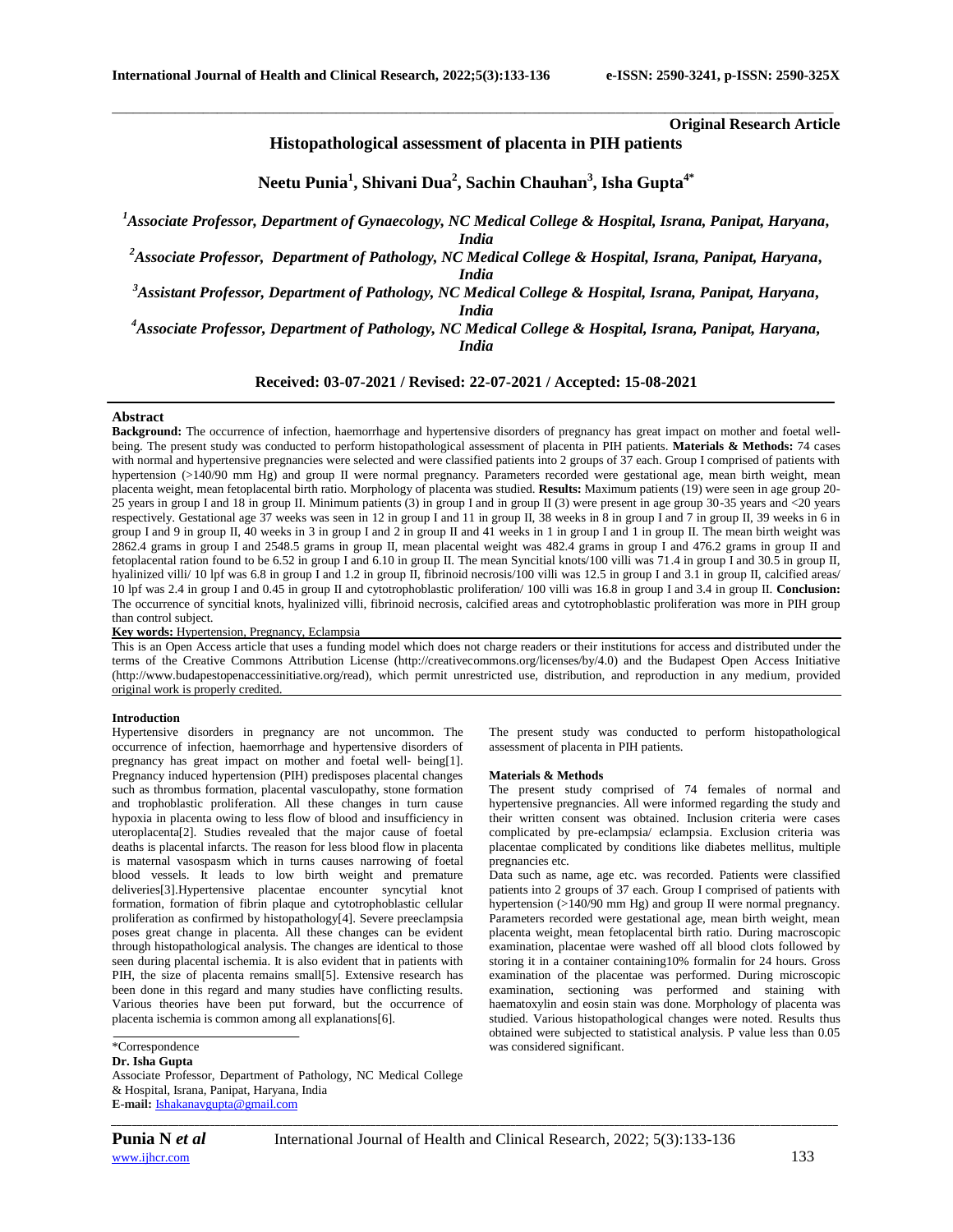## **Results**

\_\_\_\_\_\_\_\_\_\_\_\_\_\_\_\_\_\_\_\_\_\_\_\_\_\_\_\_\_\_\_\_\_\_\_\_\_\_\_\_\_\_\_\_\_\_\_\_\_\_\_\_\_\_\_\_\_\_\_\_\_\_\_\_\_\_\_\_\_\_\_\_\_\_\_\_\_\_\_\_\_\_\_\_\_\_\_\_\_\_\_\_\_\_\_\_\_\_\_\_\_\_\_ **Table I Distribution of patients**

| Age groups (years) | <b>Group I</b> | <b>Group II</b> | P value |
|--------------------|----------------|-----------------|---------|
|                    |                |                 | 0.92    |
| $20 - 25$          |                |                 |         |
| $25 - 30$          |                |                 |         |
| $30 - 35$          |                |                 |         |

Table I shows that maximum patients (19) were seen in age group 20-25 years in group I and 18 in group II. Minimum patients (3) in group I and in group II (3) were present in age group 30-35 years and <20 years respectively. A non- significant difference was observed (P> 0.05).

| Table II Distribution based on gestational age |                |                 |         |  |
|------------------------------------------------|----------------|-----------------|---------|--|
| <b>Gestational age (weeks)</b>                 | <b>Group I</b> | <b>Group II</b> | P value |  |
|                                                |                |                 | 0.81    |  |
|                                                |                |                 |         |  |
|                                                |                |                 |         |  |
|                                                |                |                 |         |  |
|                                                |                |                 |         |  |

Table II, Graph I shows that gestational age 37 weeks was seen in 12 in group I and 11 in group II, 38 weeks in 8 in group I and 7 in group II, 39 weeks in 6 in group I and 9 in group II, 40 weeks in 3 in group I and 2 in group II and 41 weeks in 1 in group I and 1 in group II. A nonsignificant difference between both groups was found (P> 0.05).



**Figure I Distribution based on gestational age**

|  |  |  |  | <b>Table III Assessment of parameters</b> |
|--|--|--|--|-------------------------------------------|
|--|--|--|--|-------------------------------------------|

| rabic in Assessment or parameters |                |                 |                |  |
|-----------------------------------|----------------|-----------------|----------------|--|
| <b>Parameters</b>                 | <b>Group I</b> | <b>Group II</b> | <b>P</b> value |  |
| Birth weight (grams)              | 2548.5         | 2862.4          | 0.04           |  |
| Placental weight (grams)          | 482.4          | 476.2           | 0.02           |  |
| Fetoplacental ratio               | 6.52           | 6.10            | 0.09           |  |

Table III shows that the mean birth weight was 2548.5 grams in group I and 2862.4 grams in group II, mean placental weight was 482.4 grams in group I and 476.2 grams in group II and fetoplacental ration found to be 6.52 in group I and 6.10 in group II. A difference was significant (P< 0.05).

| Table IV Placental morphology in both groups |                |                 |         |  |
|----------------------------------------------|----------------|-----------------|---------|--|
| <b>Parameters</b>                            | <b>Group I</b> | <b>Group II</b> | P value |  |
| Syncitial knots/100 villi                    | 71.4           | 30.5            | < 0.05  |  |
| Hyalinized villi/ 10 lpf                     | 6.8            | 1.2             | < 0.05  |  |
| Fibrinoid necrosis/100 villi                 | 12.5           | 3.1             | < 0.05  |  |
| Calcified areas/10 lpf                       | 2.4            | 0.45            | < 0.05  |  |
| Cytotrophoblastic Proliferation/100 villi    | 16.8           | 34              | < 0.05  |  |

*\_\_\_\_\_\_\_\_\_\_\_\_\_\_\_\_\_\_\_\_\_\_\_\_\_\_\_\_\_\_\_\_\_\_\_\_\_\_\_\_\_\_\_\_\_\_\_\_\_\_\_\_\_\_\_\_\_\_\_\_\_\_\_\_\_\_\_\_\_\_\_\_\_\_\_\_\_\_\_\_\_\_\_\_\_\_\_\_\_\_\_\_\_\_\_\_\_\_\_\_\_\_\_\_\_\_\_\_\_\_\_\_\_\_\_\_\_\_\_\_\_\_\_\_\_\_\_\_\_\_\_\_\_\_\_\_\_\_\_\_*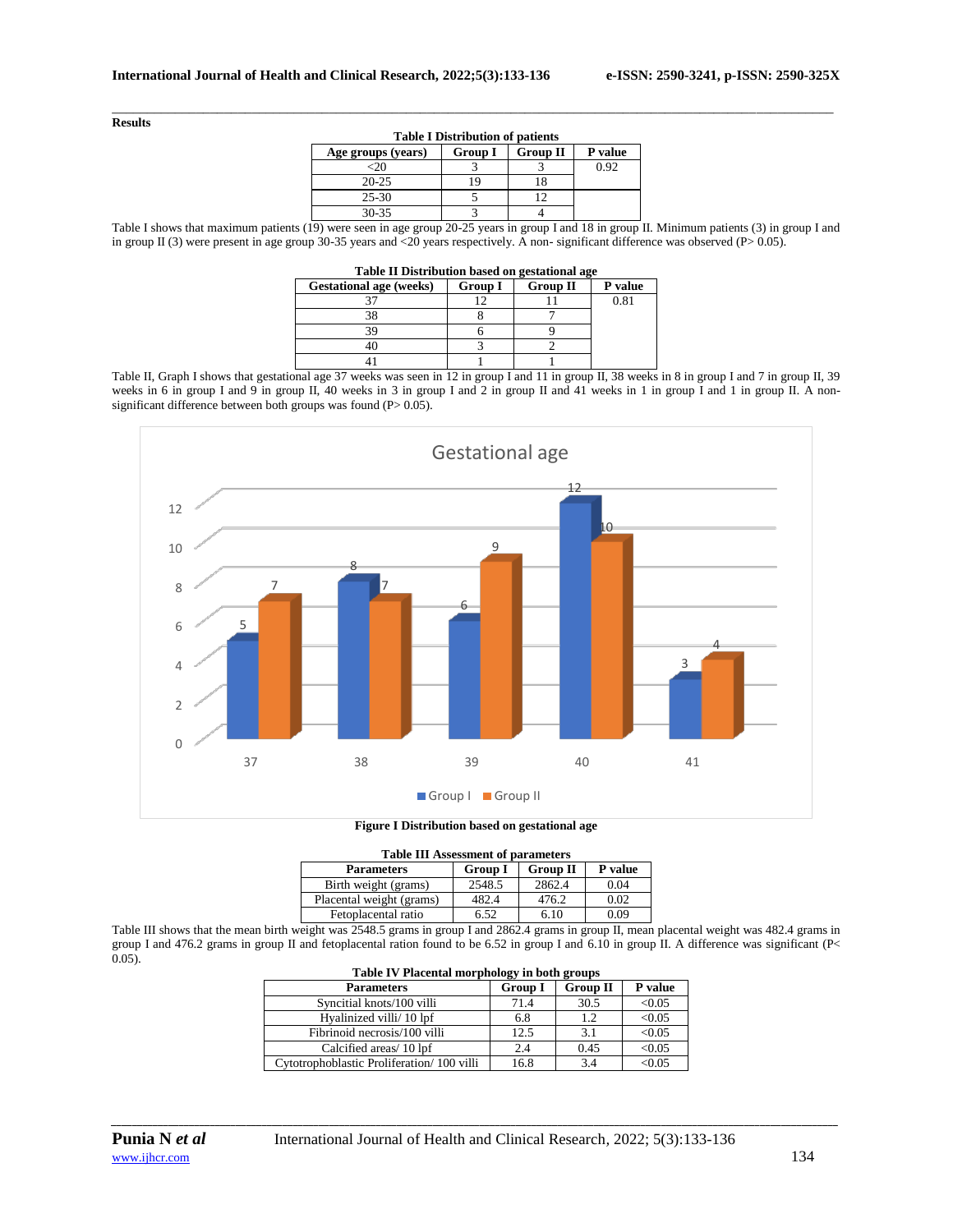\_\_\_\_\_\_\_\_\_\_\_\_\_\_\_\_\_\_\_\_\_\_\_\_\_\_\_\_\_\_\_\_\_\_\_\_\_\_\_\_\_\_\_\_\_\_\_\_\_\_\_\_\_\_\_\_\_\_\_\_\_\_\_\_\_\_\_\_\_\_\_\_\_\_\_\_\_\_\_\_\_\_\_\_\_\_\_\_\_\_\_\_\_\_\_\_\_\_\_\_\_\_\_ Table IV shows that the mean syncitial knots/100 villi was 71.4 in group I and 30.5 in group II, hyalinized villi/ 10 lpf was 6.8 in group I and 1.2 in group II, fibrinoid necrosis/100 villi was 12.5 in group I and 3.1 in group II, calcified areas/ 10 lpf was 2.4 in group I and 0.45 in group II and cytotrophoblastic proliferation/ 100 villi was 16.8 in group I and 3.4 in group II. A significant difference between both groups was seen (P< 0.05).



**Figure II Placental morphology in both groups**

#### **Discussion**

The placenta is the temporary organ that is formed during pregnancy. A careful assessment of placenta is needed for maternal and foetal well-being and can reveal evidence which is imperative for later management[7]. Pre-eclampsia and eclampsia are common in pregnancy which affect pregnancy significantly. Pre-eclampsia is evident in approximately 2-10% of pregnancies. Both conditions are responsible for more than 50,000 maternal mortalities universally[8].

There are different opinions regarding Pre-eclampsia and eclampsia. Earlier it was considered that these subsides following delivery[9]. It has effect on many body systems and nervous system is commonly involved[10]. The occurrence is common in mid and late stages of gestation. It is diagnosed de to presence of PIH, increased protein level in urine and edema[11]. Eclampsia indicates dysfunction of organs and presence of convulsions leading to deterioration of functions[12]. The present study was conducted to perform histopathological assessment of placenta in PIH patients.

We found that maximum patients (19) were seen in age group 20-25 years in group I and 18 in group II. Minimum patients (3) in group I and in group II (3) were present in age group 30-35 years and <20 years respectively. Gore et al[13] in their study on 30 placentae with PIH and 30 normal pregnancy found that maximum cases in both groups were within age group 21-25 years. Akhlaq et al[14] in their study found that maximum patients were I age group 24-28 years in control (56%), pre- eclampsia (50%) and eclampsia (50%).

We observed that gestational age 37 weeks was seen in 12 in group I and 11 in group II, 38 weeks in 8 in group I and 7 in group II, 39 weeks in 6 in group I and 9 in group II, 40 weeks in 3 in group I and 2 in group II and 41 weeks in 1 in group I and 1 in group II. Gore et al[13] found that PIH group had 40 weeks of gestational age and 38 weeks and 40 weeks in control group.

We observed that the mean birth weight was 2862.4 grams in group I and 2548.5 grams in group II, mean placental weight was 482.4 grams in group I and 476.2 grams in group II and fetoplacental ration found to be 6.52 in group I and 6.10 in group II. In a study by Akhlaq et al[14] found that maximum normal subjects (62%) had gestational age in 38- 42 weeks, 58% pre- eclampsia in 33- 37 weeks and 44% eclampsia patients in 33-37 weeks of gestation.

We found that the mean syncitial knots/100 villi was 71.4 in group I and 30.5 in group II, hyalinized villi/ 10 lpf was 6.8 in group I and 1.2 in group II, fibrinoid necrosis/100 villi was 12.5 in group I and 3.1 in group II, calcified areas/ 10 lpf was 2.4 in group I and 0.45 in group II and cytotrophoblastic proliferation/ 100 villi was 16.8 in group I and 3.4 in group II. Gore et al[13] found that PIH group had mean fetoplacental weight ratio of 6.14 whereas 6.03 was seen in control group. Similarly mean birth weight was more in control (2853 grams) as compared to PIH (2516) in PIH group.

#### **Conclusion**

Authors found that the occurrence of syncitial knots, hyalinized villi, fibrinoid necrosis, calcified areas and cytotrophoblastic proliferation was more in PIH group than control subject.

#### **References**

- 1. Redline RW, Heller D, Keating S, Kingdom J. Placental diagnostic criteria and clinical correlation--a workshop report. Placenta. 2005; 26 (Suppl A):114–117.
- 2. Henderson LK, Craig JC, Willis NS, Tovey D, Webster AC. How to write a Cochrane systematic review. Nephrology (Carlton) 2010; 15: 617–624.
- 3. Stroup DF, Berlin JA, Morton SC, Olkin I, Williamson GD, Rennie D, Moher D, Becker BJ, Sipe TA, Thacker SB. Metaanalysis of observational studies in epidemiology: A proposal for reporting. Meta-analysis Of Observational Studies in Epidemiology (MOOSE) group. JAMA 2000; 283: 2008–2012.
- 4. Manzoli L, De Vito C, Salanti G, D'Addario M, Villari P, Ioannidis JP. Meta-analysis of the immunogenicity and tolerability of pandemic influenza A 2009 (H1N1) vaccines. PLoS One 2011; 6:24384.
- 5. Saeed I, Iqbal I, Rehman S, Qamar K, Butt SA, Shaukat S. Histomorphological changes in Placentae of Pre-Eclamptic Mothers with Reference to Vasculosyncytial Membrane Thickness and Syncytial Knot formation. Journal of Rawalpindi Medical College (JRMC). 2012;16(1):51-4.
- 6. Sharma M, Kumar R, Dhingra R. An immunohistochemical study of the syncytial knots in the preeclamptic placentae. IJPRBS 2012;1(44):228-39.
- 7. Pasricha N, Nagar A, Gupta A. Histological changes in placentae in pregnancies complicated by preeclampsia and eclampsia and corelation with foetal outcome. International Journal of Pharma and Bio Sciences. 2012;3(2):551-60.

*\_\_\_\_\_\_\_\_\_\_\_\_\_\_\_\_\_\_\_\_\_\_\_\_\_\_\_\_\_\_\_\_\_\_\_\_\_\_\_\_\_\_\_\_\_\_\_\_\_\_\_\_\_\_\_\_\_\_\_\_\_\_\_\_\_\_\_\_\_\_\_\_\_\_\_\_\_\_\_\_\_\_\_\_\_\_\_\_\_\_\_\_\_\_\_\_\_\_\_\_\_\_\_\_\_\_\_\_\_\_\_\_\_\_\_\_\_\_\_\_\_\_\_\_\_\_\_\_\_\_\_\_\_\_\_\_\_\_\_\_*